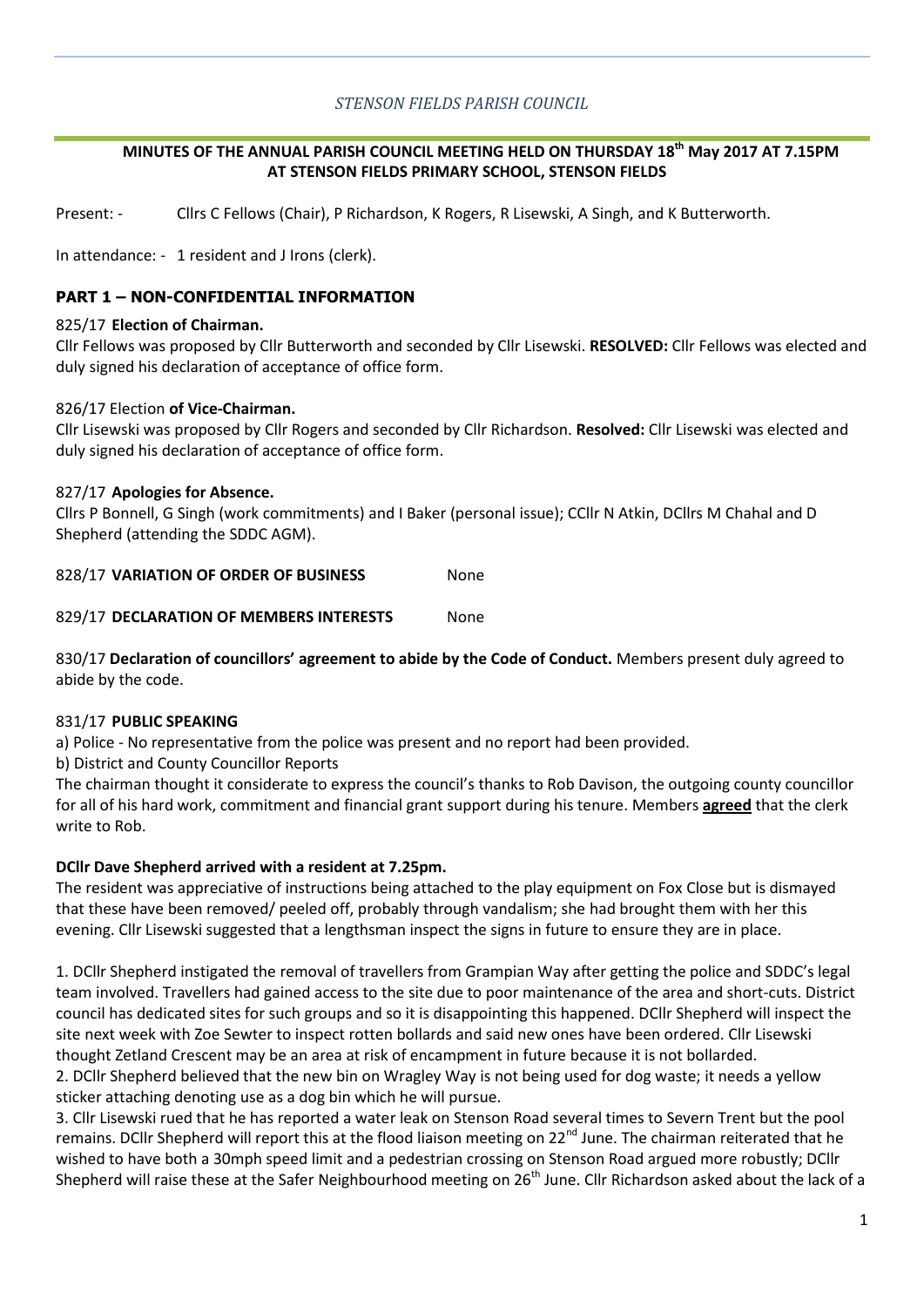community facility at Saxon Gate; DCllr Shepherd will raise this at SDDC's planning meeting at end-May. Cllr Lisewski is concerned about the management charge at Saxon Gate (costing residents c£100 per year). The district councillor is making enquiries over its validity.

Cllr Butterworth has witnessed excessive car parking at the Stenson Bubble recently which results in overtaking cars presenting a danger to oncoming traffic. Cllr Lisewski is annoyed at delays at the temporary traffic lights at the junctions of Stenson Road with Blagreaves Lane and Goodsmoor Road (where new traffic lights are being installed). Often there is no work being conducted which creates a backlog of traffic. Cllr Shepherd will look into but added this is probably a City Council issue.

The chairman was most disappointed that the appeal of a planning decision involving 166 Wragley Way had been granted believing it to be legalised theft of un-adopted land (see minute 838/17).

DCllr Shepherd left at 7.55pm.

## **CCllr Neil Atkin**

1. In his absence CCllr Atkin had previously circulated a report of which part is shown below:

*Chairman,*

*Thank you for allowing me to introduce myself to everyone.*

*Firstly, I would like to give credit where it is due to the previous County Councillor Rob Davison who I believe worked for all his constituents in the Aston Division and at times was under pressure to deliver a satisfactory solution to many problems that had arisen over the 4 years in office. He was a hard working Councillor and his appreciation, efforts and input were well received at County Hall in Matlock and on that note, I would like to wish him well for the future.* As I have been duly elected my appointment as County Councillor does not become official until the Annual Council *AGM on 24th May.*

*Until then, I will shortly be issued with a contact email address to receive any enquiries and in the meantime the clerk may contact me on my District Council contact details on matters requiring urgent queries or responses. To clarify for audit purposes may I ask the Parish Council to submit any questions in advance of a PC meeting to enable answers to be reported in advance or should a question be raised at the meeting by a Parish Councillor / member of public to be sent to me to be looked into and resolved as a matter of public record.*

## *Member Surgeries:*

*I have yet to discuss my member surgery arrangements to cover the local Parish Areas listed at the top of my report and will report back at the next meeting. In the meantime I shall be available by appointment to visit individuals to address their enquiries.*

## *Appointments:*

*My County Council appointments thus so far are: Vice- Chairman – Pensions & Investments Committee Derbyshire Combined Fire Authority*

*Derby & Derbyshire Development Plans Joint Advisory Board*

## *Outside Bodies:*

*Elvaston Castle & Country Park Members Working Party Elvaston Quarry Liaison Committee Museum of the Mercian Regiment (Worcestershire & Sherwood Foresters Collection) Nottingham East Midlands Airport Independent Consultative Committee*

*As a dual hatter I am also a member for South Derbyshire District Council for the Aston ward which does not include Stenson Fields / Stenson & Twyford, this shall be covered by colleagues David Shepherd and Manjit Chahal. Please note: I shall cover all County Council matters.*

## *Chairman of Derbyshire County Council:*

*Councillor Linda Chilton - represents Melbourne Division will be the authority Chairman for the next two years with George Wharmby - represents Glossop & Charlesworth Division as Deputy Chairman.*

## *To Conclude:*

*I hope to join you at a future meeting and look forward to working with members of Stenson Fields Parish Council.*

## 832/17 **TO APPROVE THE MINUTES OF THE (2) MEETINGS HELD ON 20th April 2017**

These were approved and accepted as a true record after which they were signed by the chairman.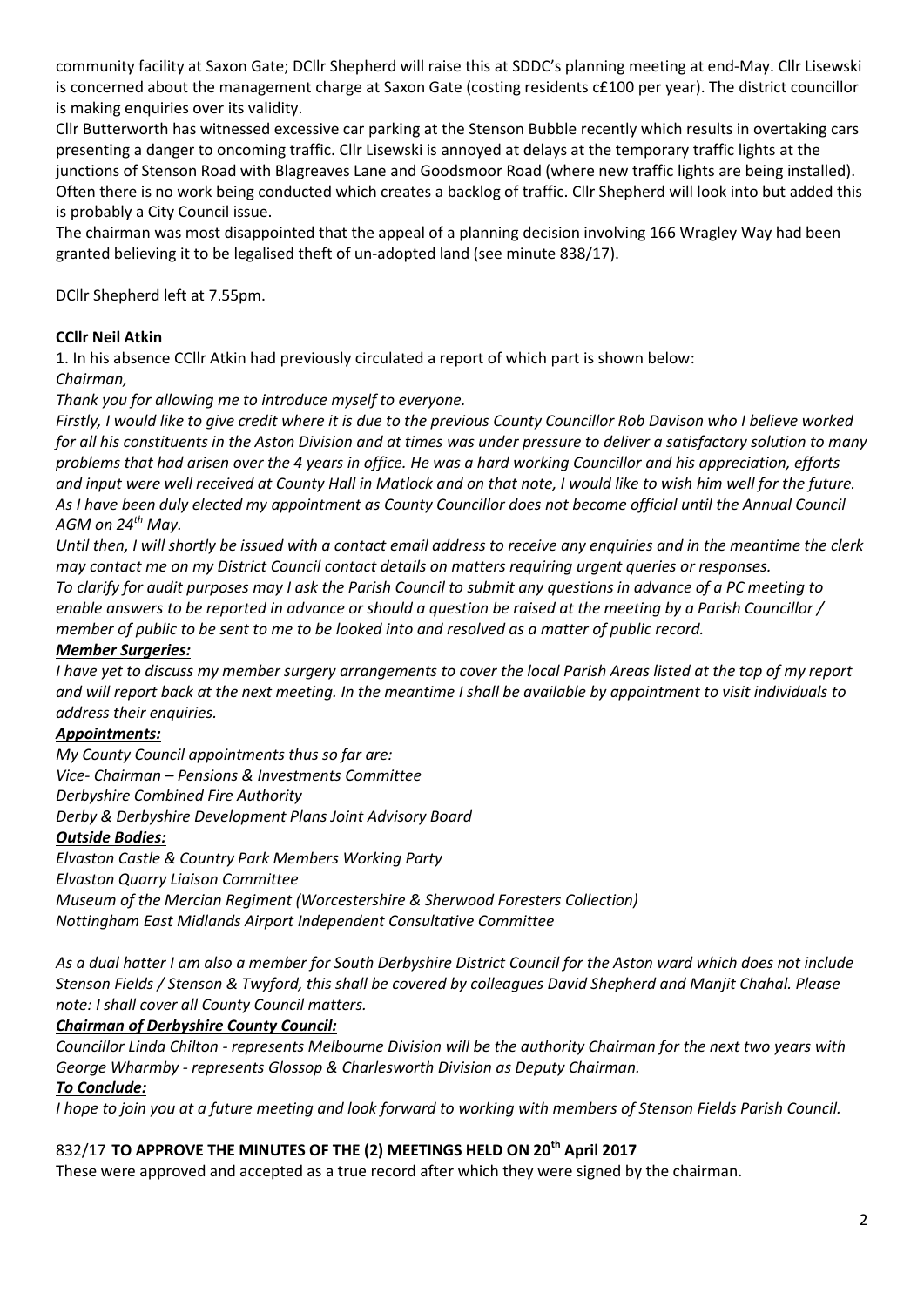#### 833/17 **TO DETERMINE WHICH ITEMS IF ANY TO BE TAKEN WITH THE PUBLIC EXCLUDED -** None.

#### 834/17 **CHAIRMAN'S ANNOUNCEMENTS AND REPORTS** None.

### 835/17 **CLERK'S REPORT & CORRESPONDENCE**

1. DALC seminar update. Clerk gave a summary of the recent event he attended and circulated copies of some of the presentations.

2. Updated budget (including audited figures). Clerk had previously circulated these and gave a very brief summary; this to be continued in the next meeting.

#### 836/17 **Appointment of members to Committees & Sub Committees, working parties and/or external bodies.**

1. Cllr Fellows is a Governor at the Primary School but as such does not represent the parish council. However, if permitted by the School, he may provide reports emanating from Governor's Meetings.

2. Cllr Rogers will attend the local health committee.

3. The Finance Group to comprise Cllrs Fellows, Lisewski, Dhillon and Richardson.

4. Barrett Liaison meetings; Cllrs Lisewski, Bonnell and A Singh.

5. No members to be appointed as Safer Neighbourhood meeting representatives at this time although this may be reviewed.

#### 837/17 **Matters for Decision or Discussion:**

a) Police Issues/Speed Limits/Road Safety. Discussed earlier although Cllr Rogers saw a traveller's van on Stenson Road, near the bridge, after their recent departure. Cllr Butterworth said cars are speeding and not following diversion signs at the bridge between Stenson Fields and Barrow. He suggested that *'unsuitable for traffic' and 'no access'* signs should be present. Cllr Butterworth also complained of noisy and speeding motorbikes on Wragley Way. Also, dead birds have appeared on the canal at Barrow. Despite not being in Stenson Fields clerk will tell CCllr Neil Atkin. Cllr Lisewski noted that cars continue to park on the shaded area surrounding the Grampian Way roundabout; one was parked for 3 days recently. He rang the police and was told it presents no danger or obstruction. Clerk to ask Sergeant Graham Summers.

Cllr Singh noticed children playing on and damaging fences around the play area at Saxon Gate and a panel had collapsed; clerk to report to DCllr Shepherd.

b) Saxon Gate at Newton Village Development, Stenson Road. Cllr Singh is concerned that dog owners do not control their pets sufficiently. Dogs are often not on leads and Cllr Singh's parents have been attacked. Clerk to ask SDDC for an environmental officer to visit the estate.

c) Lengthsman Scheme. The chairman handed the lengthsman's work sheets to the clerk. The noticeboard on Pilgrims Way has been vandalised; the chairman will ask Jack to repair it. Cllr Lisewski asked if a lengthsman would check the play equipment at Fox Close regularly for signs of damage etc.

d) To consider a contractor's quote for new trees. Resolved: **agreed.**

e) To consider the replacement of a bench with a memorial bench for Mrs. P Harvey. **Resolved:** the chairman confirmed that Zoe Sewter has ordered the bench and will donate around £500 towards its cost.

f) Update on the installation of 2 new 90 litre waste bins. Clerk received the following reply from SDDC: *'We have not been able to find any correspondence regarding the removal of a bin in Fox Close. With regards to a new bin being placed at the new bus shelter on Stenson Road Alan did respond to say that we would monitor the situation and install if we feel it requires one, at this time there are no signs that this area is becoming littered and we have had no public complaints about litter in the area so at present we do not intend to install a bin but at that location.* 

*As I understand it at present we have installed the new bin you requested and we have two damaged bins still to remove which we will undertake as soon as we can, this may take a little while as we are inundated with work at present due to some staffing difficulties we have'.*

g) Outcome of the Barrett Homes Liaison meeting; not held.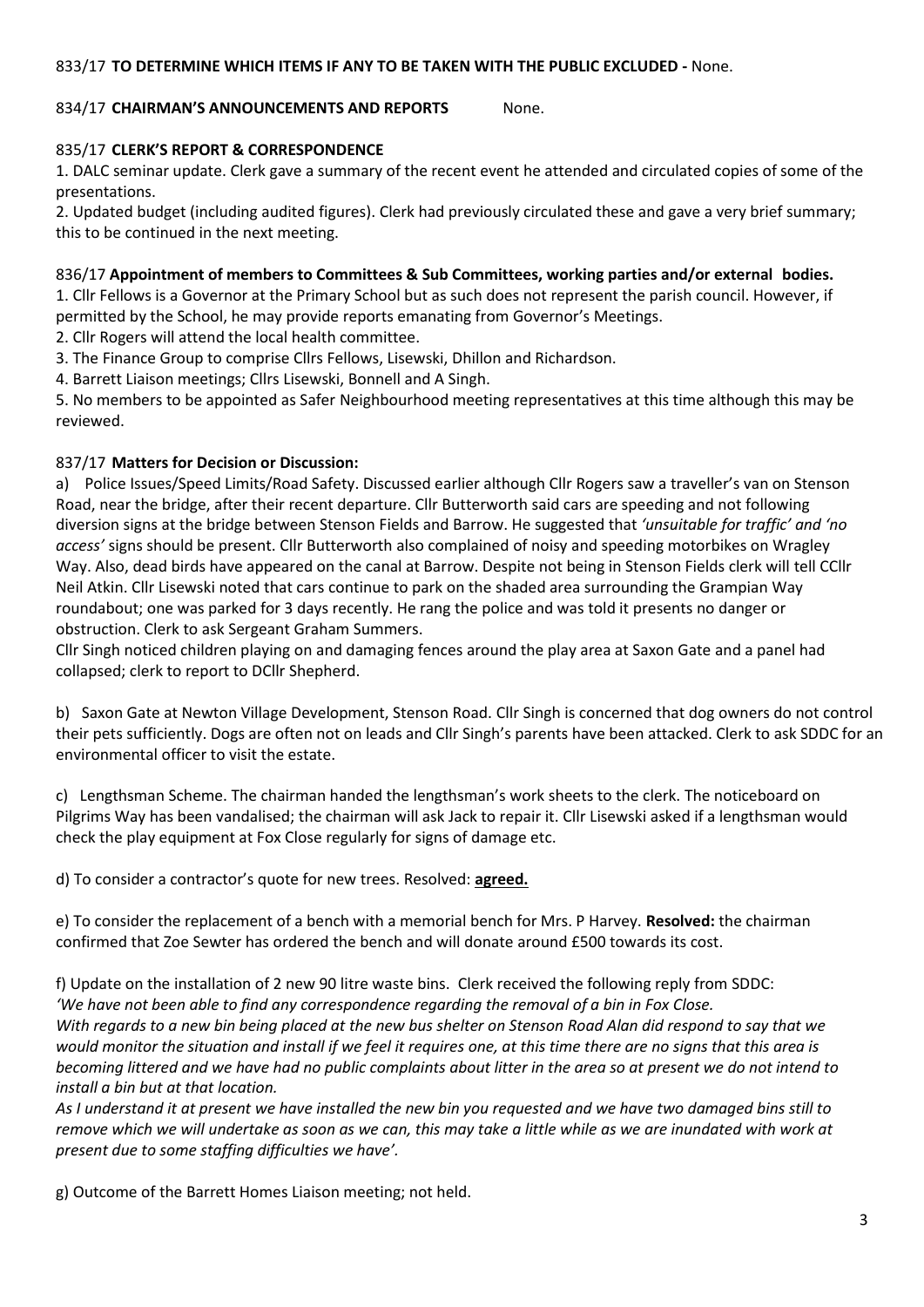h) Further boundary change details; none received.

i) To review standing orders and financial regulations**. Resolved:** no amendments necessary.

j) To consider council's memberships of other bodies. **Resolved:** to continue to subscribe to DALC only at present.

k) To review the council's policies. Sickness and media policies have been added recently, all other policies meet present needs.

l) To sign the internally audited accounts for 2016/17. Members perused the completed audit and **agreed** it after which the chairman and clerk duly signed.

m) To consider the insurance quote from Aon for 2017/18. **Resolved:** to accept the 3-year quote.

n) To consider upgrading the Ledbury Chase play equipment. **Resolved:** Held over to the next meeting.

## 838/17 **PLANNING**

Applications

9/2017/0487 - THE ERECTION OF A FIRST FLOOR REAR EXTENSION AT 5 HAMBLEDON DRIVE STENSON FIELDS. **Resolved:** no objection.

## Decisions.

9/2016/0860 - CHANGE OF USE OF OPEN SPACE TO RESIDENTIAL GARDEN LAND AND ERECTION OF TWO METRE CLOSE BOARD FENCING - Appeal Ref: APP/F1040/W/16/3162554 Land adjacent to 166 Wragley Way**. Granted.** However, clerk to ask SDDC whether it would consider adopting such open-space land in future.

9/2017/0311 - CERTIFICATE OF LAWFULNESS FOR PROPOSED CHANGE OF USE FROM CLASS C3 (DWELLING HOUSE) TO CLASS C2 (RESIDENTIAL INSTITUTION) FOR ONE CHILD ONLY AT 5 SILVERTON DRIVE. **Lawful Development** 

# **Certificate Granted.**

9/2017/0147 - THE ERECTION OF AN EXTENSION AT 170 WRAGLEY WAY STENSON FIELDS. **Householder Permission Refused.**

## Consultations.

Updates: clerk received a reply from SDDC stating 1 Glendon Road and 6 Glencroft Drive are both enforcement cases (i.e. officers to visit and assess) because neither submitted an application.

Update on 2 Pilgrims Way. **Resolved:** members **agreed** with the re-consultation.

## 839/17 **FINANCE**

a) Accounts for payment

| <b>Cheque</b> | <b>Payee</b>                                                      | <b>Total £</b> |
|---------------|-------------------------------------------------------------------|----------------|
| No.           |                                                                   |                |
| 002076        | J Irons - Clerk's salary April to May                             | 482.36         |
| 002076        | J Irons expenses (see attached sheet) April to May                | 27.10          |
| 002077        | K Fellows - Lengthsman pay April to May                           | 149.45         |
| 002078        | J Harvey - Lengthsman pay April to May                            | 48.00          |
| 002079        | HMRC -employee's tax & NI April to May                            | 132.90         |
| 002080        | DCC - clerk's pension April to May                                | 145.28         |
| 002081        | DALC – clerk's seminar on $27th$ April                            | 15.00          |
| 002082        | Helen Daniels - internal audit 2016-17                            | 75.00          |
| 002083        | Streetscape - repairs to Fox close play equipment                 | 324.00         |
| 002084        | Aon Ltd agreed at minute 137/17 (m) above - (for 3 years)         | £485.34        |
| 002085        | TH Heath - new trees and meshes agreed at minute 137/17 (d) above | 2275.20        |
| 002086        | Biffa - waste services November to February                       | 333.06         |
| 002087        | DCC - room hire at Stenson Fields School Sept 2016 - Feb 2017     | 337.92         |
|               | <b>TOTAL</b>                                                      | 4866.16        |